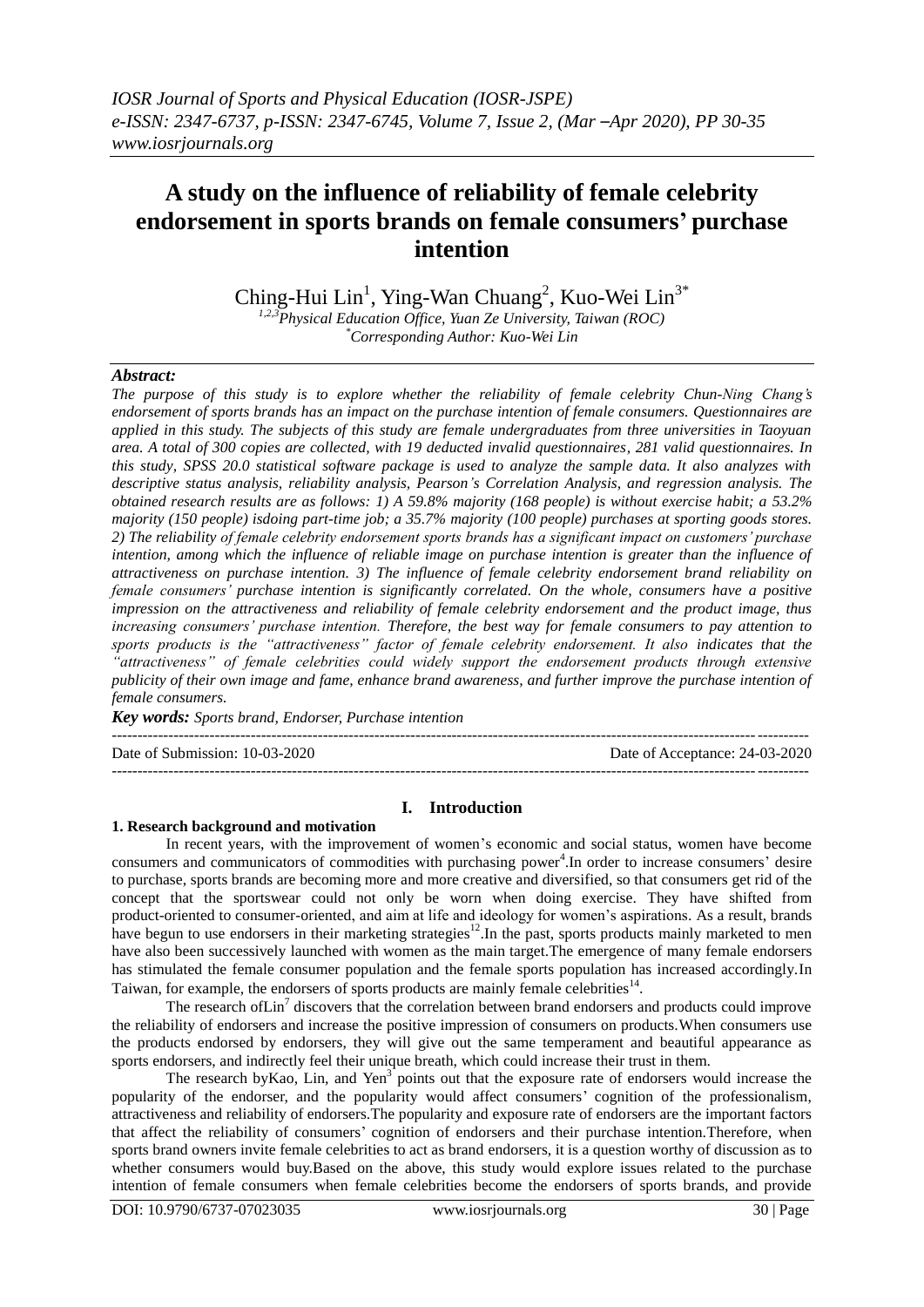specific suggestions based on the results of this study.

## **2. Research purposes**

Based on the above research background and motivation, the following are the research objectives to be achieved:

- To understand the influence of female endorsers' image on the motivation of female consumers' purchase intention.
- To understand the correlation between the image of female endorsers and the purchase intention of female consumers.

#### **3. Research hypothesis**

According to the purpose of the study, this study assumes:

- Discuss the impact of female celebrity endorsements on female consumers' purchase motivation.
- Discuss whether female celebrity endorsement has significant correlation with female consumers' purchase intention.

#### **4. Research scope and limits**

Limitations of the study

The research object of this study is to take female students in Taoyuan area as the testers of the pre-research.Therefore, there are limitations on the promotion of research, and the results and interpretation of the research are limited to that school. As for the situation in other schools, further discussion and research are needed.

Limitations of research methods

In this study, a self-administered questionnaire survey is used to obtain the data of the respondents. Questionnaires are distributed and collected by the researcher. Because the standardized situation and response mentality of respondents could not be fully controlled, there is a possibility that respondents' answers are not true; there might be errors in the research results.

#### **5. Glossary**

Brand endorsers

In the study of  $\text{Liu}^8$ , he points out in the study that celebrity endorsement refers to the behavior that celebrities use their own images and fame in commercial activities such as advertising to support the endorsement products for the purpose of profit. Bianchi and Pike<sup>1</sup> believe that because of consumers' desire for celebrities, celebrity endorsers are of considerable importance. Therefore, the brand owners use the image of celebrities not only to be fresh, healthy and energetic, and have a trustworthy image, but also increase the brand's popularity, thus increasing consumers purchase intention.

Purchase intention

 $Schiffman$  and  $Kanuk$ <sup>11</sup> define purchase intention as the occurrence possibility of consumers' actual purchase behavior, i.e.the higher the purchase intention, the greater the purchase rate; the lower the purchase intention, the smaller the purchase rate.Parker and  $\text{Fink}^{10}$  believe that the attractiveness and professionalism of endorsers would positively affect consumers' purchase intention.

## **IIResearch method**

# **1. Research object**

The subjects of this study are female undergraduates from three universities in Taoyuan area. The survey was conducted from May 1st to May 30th, 2019 and distributed by the researcher in class. A total of 300 copies are collected, with 19 deducted invalid questionnaires, 281 valid questionnaires. The effective questionnaire rate is 93%.

## **2. Research tools**

This research collects relevant literature and theory, and compiles a pre-test questionnaire, which is divided into three parts: personal background variables, endorserreliability scale, and purchase intention scale.

Personal background variables

There are 4 questions in total and the subjects' basic information is included to obtain the subjects' demographic information and endorsement information.

Endorser reliability scale

This study refers to the study of Chou<sup>2</sup>, which uses attractiveness, reliability and professionalism as facets of endorses' image in this study. They are revised according to the needs of this study. There are 12 questions in total. Linker's five-point measurement scale is used to measure the degree of consumers consent for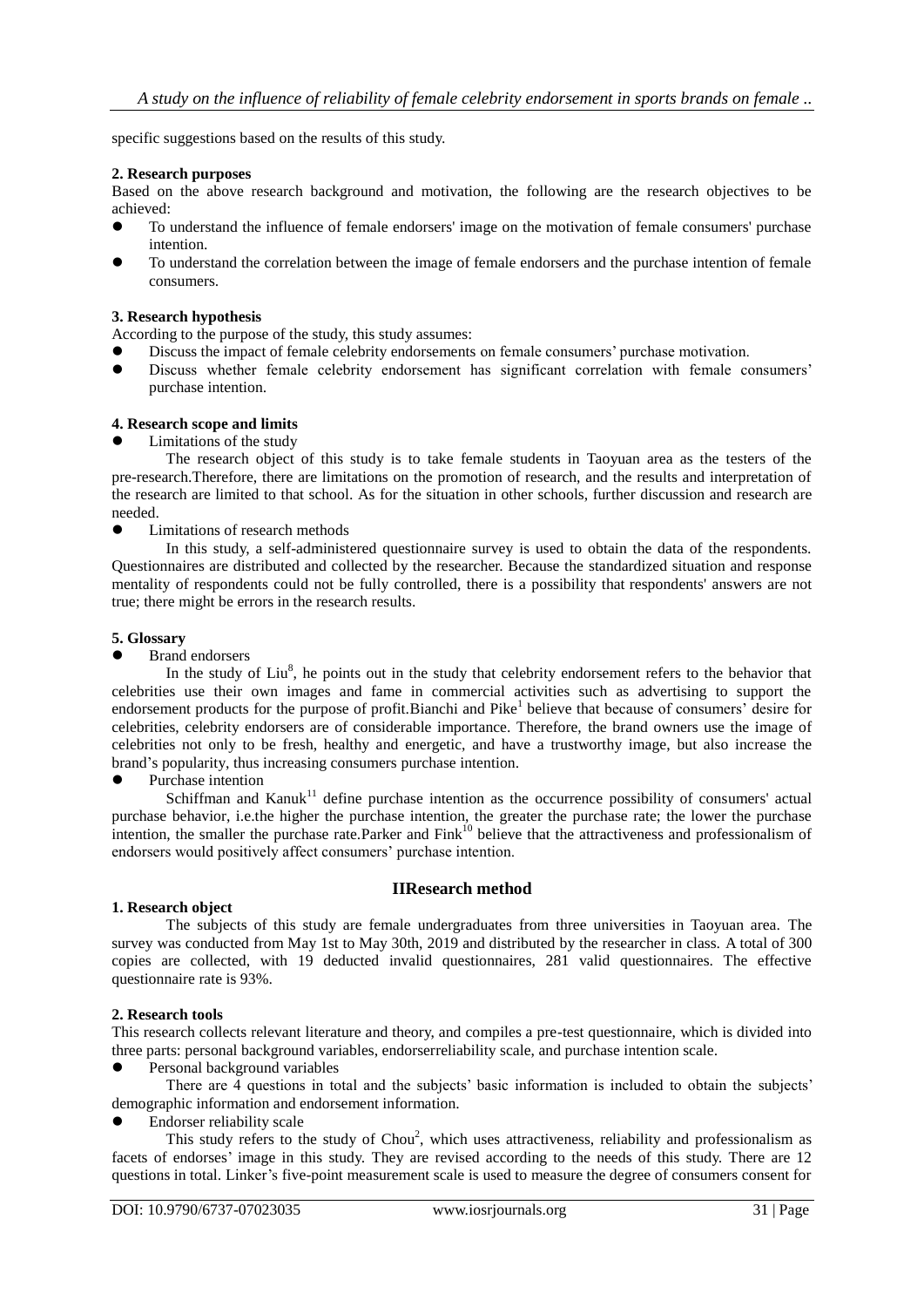the reliability of endorsers.

Purchase intention scale

This study refers to the scale of  $\text{Lin}^5$ . There are 4 questions used as the measurement tool of purchase intention.Linker's five-point scale is used to score the degree of consumers consent for purchase intention.

# **3. Data analysis**

In this study, SPSS 20.0 statistical software package is used to analyze the sample data. It also analyzes with descriptive status analysis, reliability analysis, Pearson's Correlation Analysis, and regression analysis.

# **III Analysis and results**

# **1. Descriptive statistics**

After issuing 300 questionnaires, 300 questionnaires are collected in this study. After reviewing the data content and deleting 19 invalid questionnaires, a total of 281 valid questionnaires are actually collected, with a valid questionnaire recovery rate of 93%.

- Gender
	- There are 281 female students, accounting for 100%.
- Exercise habits

There are 168 people without exercise habit, accounting for 59.8%. With regular exercise habit, there are 97 people who workout one to two days a week, accounting for 34.5%; and there are 16 people who work out more than three days a week, accounting for 5.7%.

• Part-time job

There are 150 people doing part-time job, accounting for 53.2%. 131 people do not have a job, accounting for 46.5%.

Channels to buy sporting goods

A35.7% majority (100 people) purchases at sporting goods stores, followed by the Internet (67 people), accounting for 23.9%.

| Variables                | Option                               | Number of people | Percentage % |  |
|--------------------------|--------------------------------------|------------------|--------------|--|
| Gender                   | Female                               | 281              | 100.0        |  |
|                          | Without exercise habits              | 168              | 59.8         |  |
| Exercise habits          | Work out one to two days a week      | 97               | 34.5         |  |
|                          | Work out more than three days a week | 16               | 5.7          |  |
| Have a part-time job     | Yes                                  | 150              | 53.2         |  |
|                          | No.                                  | 131              | 46.5         |  |
|                          | Sporting goods store                 | 100              | 35.7         |  |
|                          | Shopping center                      | 65               | 23.2         |  |
| Channels to buy sporting | Supermarket                          | 30               | 10.7         |  |
| goods                    | Outlet                               | 18               | 6.4          |  |
|                          | Internet                             | 67               | 23.9         |  |

**Table 1** Sample demographic variable description analysis table

# **2. Reliability analysis**

This study mainly uses the Cronbach's  $\alpha$  coefficient to measure the internal consistency between the reliability of the endorsers and the details of consumer purchase intention. Scholar Nunnally<sup>9</sup> believes that  $> 0.7$ is a high reliability. If  $0.5 \le \alpha \le 0.7$  is a low, but acceptable marginal value of the scale; while the  $\alpha$  coefficient value is less than 0.5, it cannot be used. As shown in Table 2, the results show that the Cronbach's α value of each measurement facet and overall reliability is higher than 0.8, which is greater than the above-mentioned judgment criteria, showing that the degree of internal consistency of the questions in each study is very high and has excellent reliability.

| <b>Table 2 Reliability analysis scale</b> |                          |                                                   |  |  |       |
|-------------------------------------------|--------------------------|---------------------------------------------------|--|--|-------|
| Facet                                     | Cronbach' $\alpha$ value | Cronbach' $\alpha$ value for the<br>questionnaire |  |  | whole |
| <b>Endorser reliability</b>               | 0.921                    | 0.865                                             |  |  |       |
| Purchase Intention                        | 0.810                    |                                                   |  |  |       |

Analysis of the endorsers' reliability

In terms of endorsers' reliability, this study includes three facets: attractiveness, reliability, and professionalism. It can be seen from table 3 that the source factor most valued by consumers is the reliability of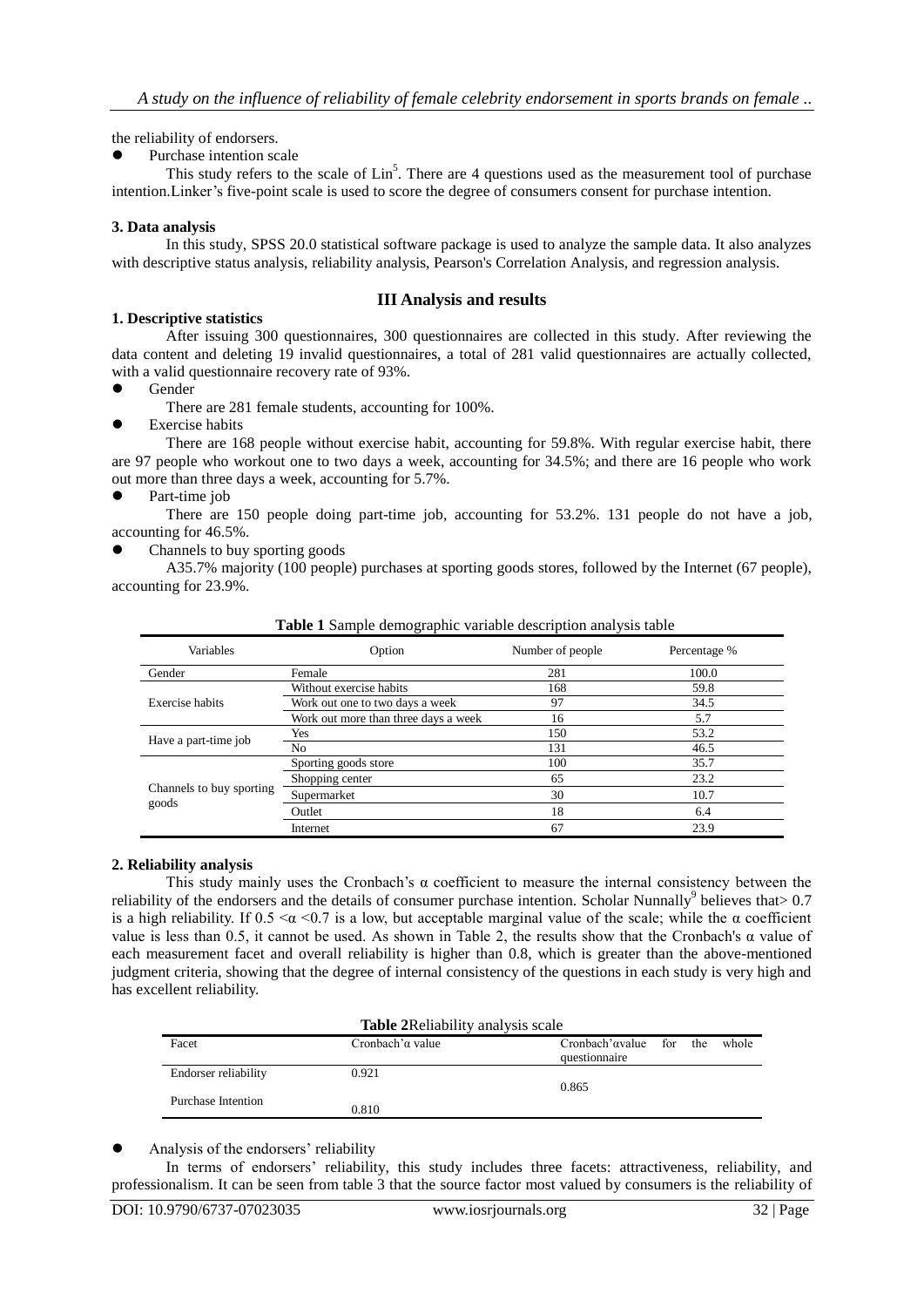| <b>Table 3Summary table of endorsers' reliability in the description analysis</b> |                                                                        |      |                       |                     |  |
|-----------------------------------------------------------------------------------|------------------------------------------------------------------------|------|-----------------------|---------------------|--|
| Facet                                                                             | Variables                                                              | Mean | Standard<br>deviation | Cronbach's $\alpha$ |  |
| <b>Attractiveness</b>                                                             | 1. Endorsing Adidas is appealing                                       | 4.08 | 0.949                 |                     |  |
|                                                                                   | 2. I like youth vitality                                               | 4.20 | 0.889                 |                     |  |
|                                                                                   | 3. Outstanding beauty and temperament                                  | 3.93 | 0.977                 |                     |  |
|                                                                                   | 4. Companies come to her for endorsements because she<br>is attractive | 4.16 | 0.897                 |                     |  |
|                                                                                   | 5. She has a fresh and good image                                      | 4.27 | 0.868                 |                     |  |
| Reliability                                                                       | 6. She has positive and healthy qualities                              | 4.28 | 0.877                 | 0.921               |  |
|                                                                                   | 7. She has a trustworthy image                                         | 4.16 | 0.910                 |                     |  |
|                                                                                   | 8. With affinity so she came to endorse                                | 4.20 | 0.881                 |                     |  |
|                                                                                   | 9. I like all the sports products she endorses                         | 4.10 | 0.947                 |                     |  |
| Professionalism                                                                   | 10. Her endorsement brands are more professional                       | 4.03 | 0.922                 |                     |  |
|                                                                                   | 11. She has a wealth of professional knowledge of sports               | 4.10 | 0.957                 |                     |  |
|                                                                                   | 12. Her passion for sports draws me deeply                             | 4.05 | 0.987                 |                     |  |

reliability, with positive and healthy characteristics as the highest score of 4.28.

#### • Purchase intention

In terms of purchase intention, in table 4, "I am willing to buy the brand endorsed by Chun-Ning Chang" has the highest score of 4.75.Consumers show a positive attitude towards whether they would consider purchasing.Therefore, a good endorser has a positive correlation with the influence of consumers' final purchase intention.

| <b>Variables</b>                                                          | Mean | Standard<br>deviation | Cronbach's $\alpha$ |
|---------------------------------------------------------------------------|------|-----------------------|---------------------|
| 1. I only recommend the brands endorsed by Chun-Ning Chang to friends.    | 4.63 | 0.751                 |                     |
| 2.I am willing to buy the brand endorsed by Chun-Ning Chang.              | 4.75 | 0.658                 |                     |
| 3. For the same product, I only buy products endorsed by Chun-Ning Chang. | 4.64 | 0.771                 | 0.810               |
| 4. I will buy the product endorsed by Chun-Ning Chang next time.          | 4.21 | 1.061                 |                     |

**Table 4**Narrative Statistics Scale for Purchase Intention Facet

## **3. Relevant analysis of endorsers'reliability and purchase satisfaction**

After Pearson correlation analysis, it is found that the attractiveness, reliability, attractiveness and professionalism of endorsers are significantly correlated with purchase intention. It can be seen from Table 5 that the p-values of attractiveness, reliability, and professionalism are all less than .05, which are significant for consumers' purchase intention, and the attractiveness and reliability of endorsers are highly correlated.

| Facet                              |                                | <b>Attractiveness</b>             | Reliability                     | Professionalism      | Purchase intention |
|------------------------------------|--------------------------------|-----------------------------------|---------------------------------|----------------------|--------------------|
|                                    | Attractiveness                 |                                   |                                 |                      |                    |
| Pearson<br>correlation             | Reliability<br>Professionalism | $0.850**$<br>(0.000)<br>$0.772**$ | $0.810**$                       | 1.                   |                    |
|                                    | Purchase<br>intention          | (0.000)<br>$0.596**$<br>(0.000)   | (0.000)<br>$0.539**$<br>(0.000) | $0.687**$<br>(0.000) |                    |
| $N=281$ , *p<.05,**p<.01,***p<.001 |                                |                                   |                                 |                      |                    |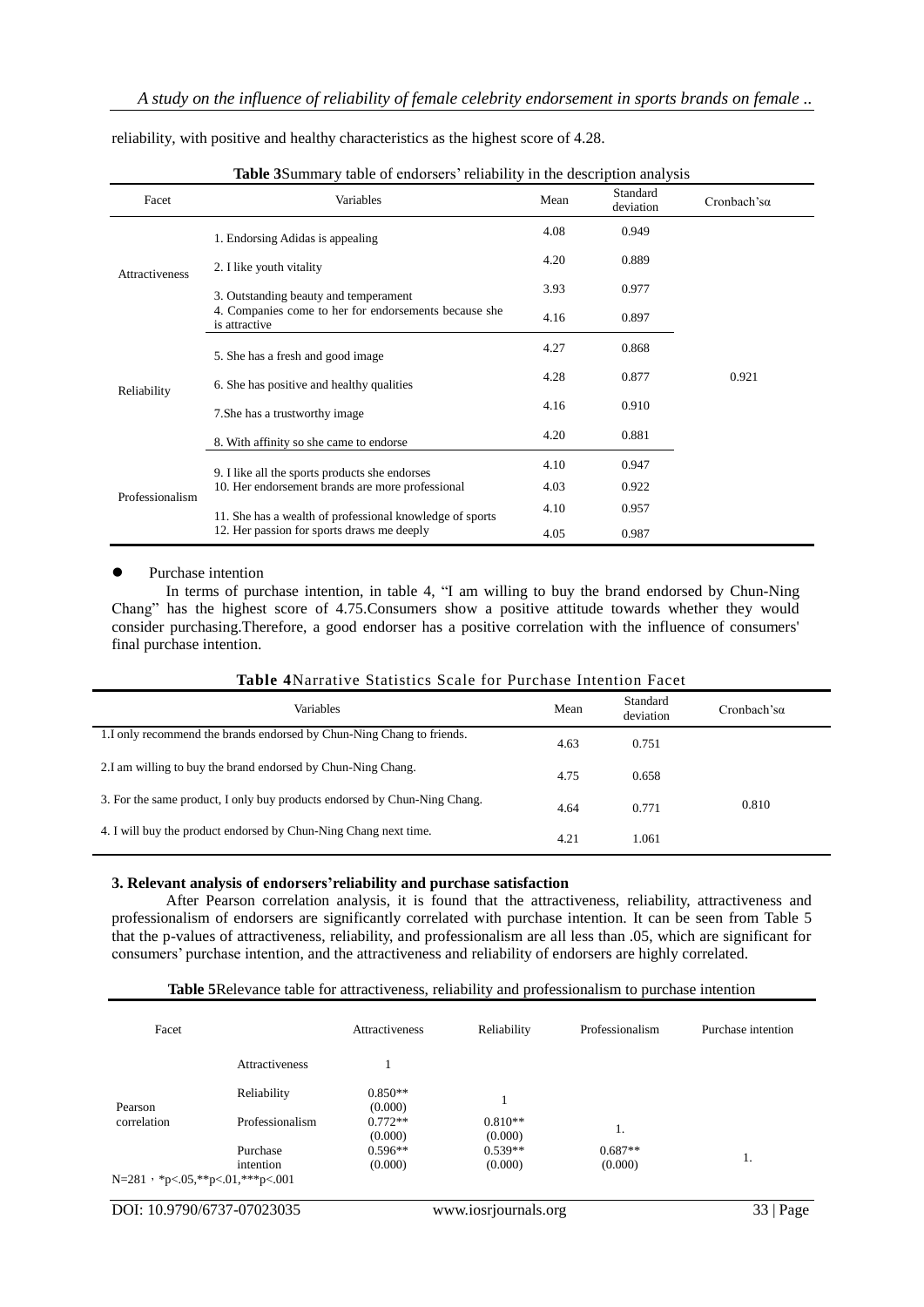## **4. Regression analysis**

This section mainly discusses the relationship between the reliability of endorsers and the purchase intention, and uses multiple regression analysis to verify the relationship between the independent variables and the purchase intention of dependent variables. The analysis results in Table 6 show that, through the reliability of the endorser, the multiple regression analysis of the purchase intention of each structure has a significant impact on purchase intention.

|                                                       |                             | <b>Table 6</b> Regression analysis |                             |       |              |
|-------------------------------------------------------|-----------------------------|------------------------------------|-----------------------------|-------|--------------|
|                                                       | Unstandardized coefficients |                                    | Standardized<br>coefficient |       | Significance |
|                                                       | Bestimate                   | Standard error                     | <b>B</b> distribution       |       |              |
| (Constant)                                            | 1.917                       | 0.287                              |                             | 6.680 | 0.000        |
| <b>Attractiveness</b>                                 | 0.073                       | 0.126                              | 0.061                       | 0.578 | 0.565        |
| Reliability                                           | 0.389                       | 0.139                              | 0.323                       | 2.805 | 0.005        |
| Professionalism                                       | 0.088                       | 0.107                              | 0.079                       | 0.823 | 0.411        |
| $R^2$ = 196adjusted $R^2$ = 188F=22.56<br>$R = 0.443$ |                             |                                    |                             |       |              |

 $N=281, *p<.05, **p<.01, **p<.001$ 

# **V. Conclusions and recommendations**

#### **1. Conclusions**

The main issue explored in this study is to study the influence of the reliability of female celebrity endorsement sports brands on the purchase intention of female consumers. The verification results are as follows:

According to the analysis results, it is found that the attractiveness, reliability, and professionalism of female celebrity endorsers are highly significantly related to purchase intention. Studies by scholarsKao, Lin, and Yen<sup>3</sup> find that the reliability of female celebrity endorsers has a positive effect on female consumers' purchase intentions, which is consistent with the findings of this study. Therefore, consumers have a positive impression on the attractiveness and reliability of female celebrity endorsement and the product image, which increases consumers' purchase intention. Based on the arguments of the researchers, it could be found that the benefits brought by female celebrity endorsement are very wide. Most of the studies show that the marketing strategy of female celebrity endorsement could promote the purchase intention, and the sports products endorsed by female celebrities would increase the purchase intention of female consumers<sup>6,13,14</sup>. Therefore, the best way for female consumers to pay attention to sports products is the "attraction" factor of female celebrity endorsement, which also indicates that the "attraction" of female celebrities could support the endorsement products through extensive publicity of their own image and fame, enhance brand awareness, and further improve the purchase intention of female consumers.

#### **2. Research limitations and recommendations**

This research focuses on female college students from three universities in the Taoyuan area. It is suggested that future research could be expanded to other regions in Taiwan. It could further analyze the regional characteristics of female consumers and increase the number of female office workers or elderly population and through the analysis of various data to provide more diversified marketing strategies for the industry. It is recommended that when future sports brand companies choose female celebrity endorsements as their marketing strategy, the connection between the endorser and the product could enhance brand awareness, build brand image, increase female consumers' loyalty to the brand, and thus increase female consumers' purchase intention.

#### **References**

- [1]. Bianchi C, Pike S. Antecedents of destination brand loyalty for a long-haul market: Australia's destination loyalty among Chilean travelers. Journal ofTravel and Tourism Marketing.2011; 28(7): 736-750. doi: 10.1080 / 10548408.2011.611742
- [2]. Chou PH. The influence of advertising endorser and sales promotion on purchase intention-a study on McDonald's (published master's thesis). National Kaohsiung University of Hospitality and Tourism. Kaohsiung, Taiwan (ROC).2011.doi: 10.6825 / NKUHT.2011.00036
- [3]. Kao CL, Lin YN, Yen JC. A study of the relationship among endorsers' credibility, advertising effectiveness and purchase intention. Journal of Delin Institute of Technology. 2019; 32: 71-84.
- [4]. Liao MH.Making women sport visible: the embodiment and representation of feminism in Nike films. National Taiwan Sport University (unpublished master's thesis). Taichung City, Taiwan (ROC).2006.
- [5]. Lin CH. A study on the influence of brand image on consumers' purchase intention in Taiwan automobile industry a case study of domestic automobile. Chaoyang University of Technology (unpublished master's thesis). Taichung City, Taiwan (ROC). 2010.
- [6]. Lin CY. Professional or seductive? Advertising effects of spokespersons for women's sports and leisure goods (unpublished master's thesis). Ming Chuan University, Taipei City, Taiwan (ROC). 2011.
- [7]. Lin TH.The study of the credibility of badminton brand spokesperson on consumer purchase intention: a case of YONEX brand. Chaoyang University of Technology (unpublished master's thesis). Taichung City, Taiwan (ROC). 2016.